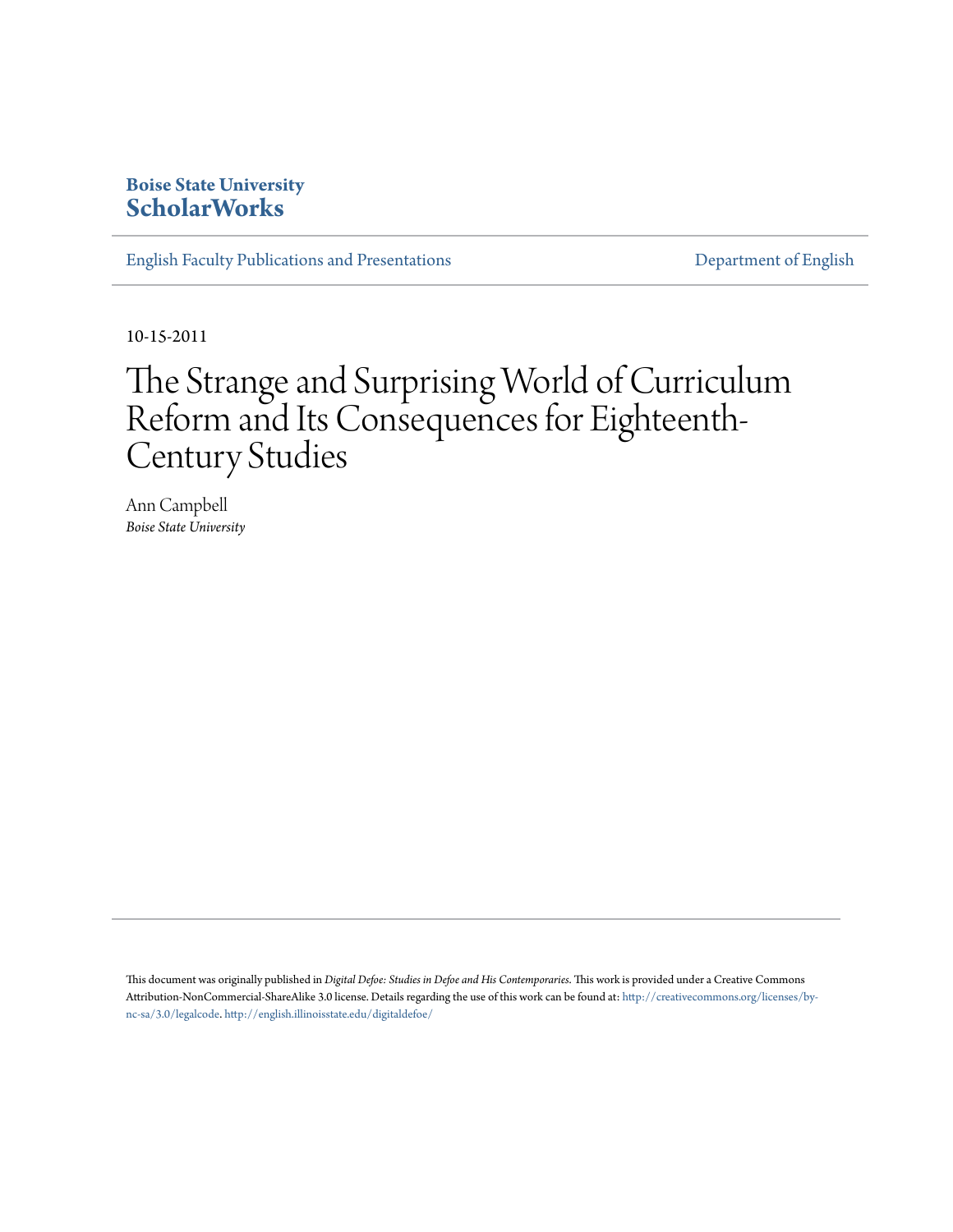# The Strange and Surprising World of Curriculum Reform and its Consequences for Eighteenth-Century Studies

## ANN CAMPBELL

#### **Skills-Based Curriculum and the Mandate for Assessment**

DESPITE every conceivable obstacle, including innumerable departmental, college, and university committees seemingly created for the sole purpose of impeding change, both my university's core curriculum and my department's literature curriculum have in the span of the last two years been dramatically revised, or "reformed" as the university refers to the process, for the first time in thirty years. I have regarded this strange and surprising process with alternating wonder, anxiety, disorientation, and denial, much like Robinson Crusoe when he is first stranded on his island. Although neither "savages" nor "wild beasts" threatened me, I felt wholly isolated as our university's only specialist in eighteenth-century British literature. Observing and to some degree participating in this process — though my involvement was limited to futile attempts to oppose the departmental changes — has made me realize how much my ability to teach my area of expertise to undergraduate students is circumscribed by curriculum.

The process of curriculum reform as I have experienced it at Boise State University (BSU), a regional state university in Boise, Idaho, testifies to the truth of the adage "as the university goes, so goes the department." Therefore, I will begin my account with the university. A department's mission derives to a large degree from the university's ambitions. During the last ten years BSU has become increasingly hierarchical and research-oriented. These changes affect faculty in many different ways, some positive and some negative. While I appreciate our reduced course loads, access to internal grants, and the availability of course releases for research, I mistrust the attendant perpetual evaluation of programs, faculty members, courses, and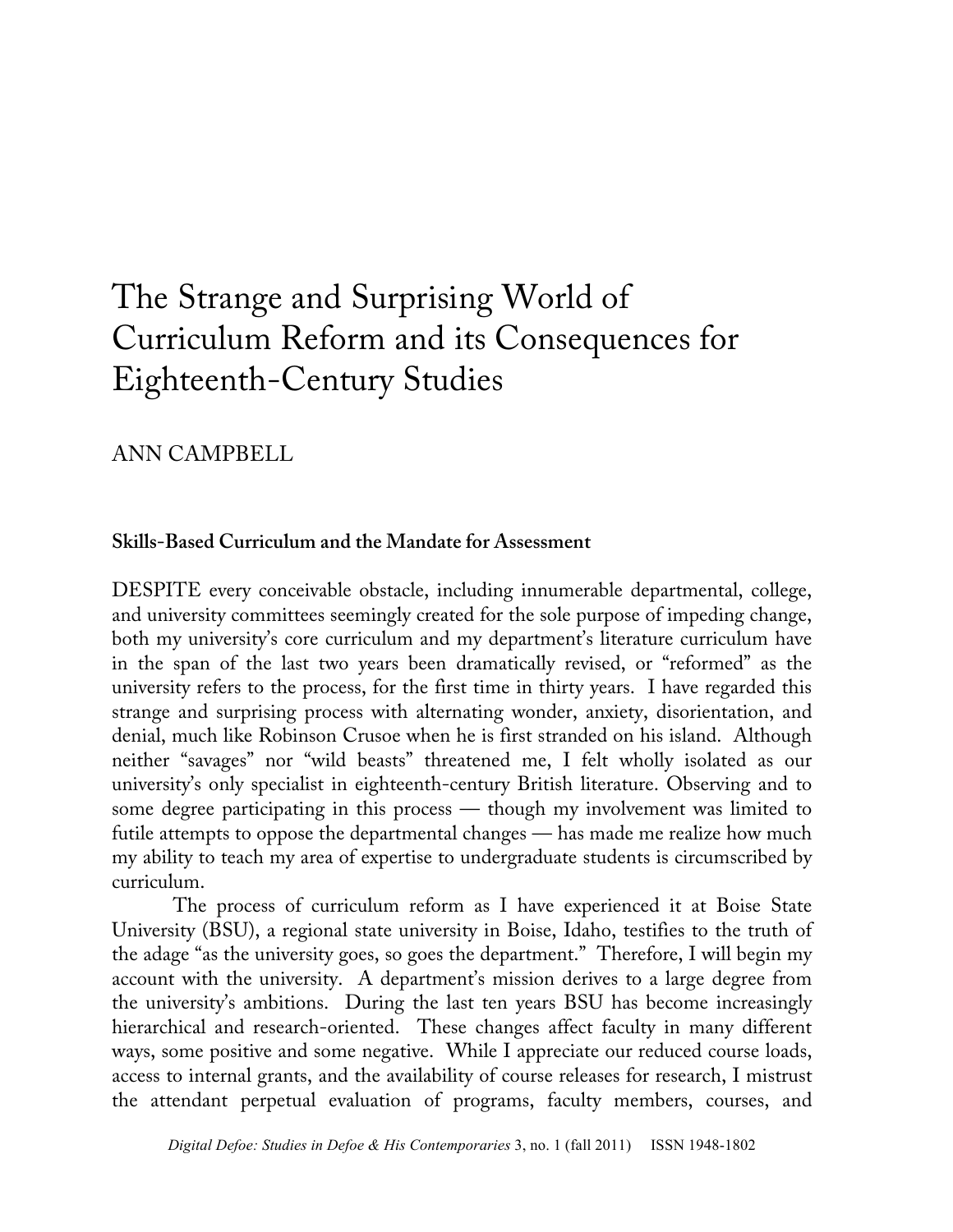departments. The university's reform of its core curriculum, and less directly the changes we have made to our departmental curriculum, reflect this emphasis on evaluation. University and departmental courses that have survived or were created through these processes integrate skills assessment into their design in order to provide empirical evidence for a specific and narrow sort of achievement that ultimately devalues, as I will argue, the very expertise research cultivates.

Every course offered across the university as part of the new core sequence must adhere to a set of university-mandated learning outcomes. Some of these outcomes are innocuous, if vague, such as the requirement that the "cluster" of literature and humanities courses "apply knowledge and the methods of inquiry characteristic of literature and other humanities disciplines to interpret and produce texts expressive of the human condition."1 However, the specific requirements for individual courses within the required departmental sequences of core courses are more troubling. For example, Finishing Foundations (FF) 400, a capstone course designed by individual departments and tailored to specific majors, must according to the preliminary course proposal posted on FF's website "support" the specific learning outcomes of "critical inquiry and innovation & teamwork" as well as either "writing or oral communication."<sup>2</sup> In other words, professors teaching FF400 must provide assessable evidence that every section offered in every department teaches these skills. I have no objections to two of the learning outcomes: critical inquiry and writing or oral communication (although perhaps I might feel differently about these outcomes if I were required to teach an FF400 course in physics, an admittedly unlikely scenario). Any upper-division English course ought to inculcate interpretive skills as well as improve students' ability to communicate. However, I find the "innovation and teamwork" aspect of this course problematic. Should a capstone course in literature necessarily teach students to "think creatively about complex problems in order to produce, evaluate, and implement innovative possible solutions, often as one member of a team"? Even if we agree that this learning outcome is a legitimate one, by no means a foregone conclusion, it raises another equally important question about the relevance of our own expertise. How is a specialist in eighteenth-century literature uniquely qualified to teach students about teamwork, especially when compared to a professor of business or kinesiology? If my specific training has not prepared me to teach a capstone course in literature, what value does this training, and by extension the person who received this training, retain for the university?

Gerald Graff's explanation of the reasons for the shift from classical languages to modern languages in early university curricula provides a cautionary tale about the dangers of adopting a skills-based curriculum. Classicists justified the almost exclusive teaching of their subject at universities not because *what* they studied was of inherent value but rather because learning classical languages was supposed to instill "mental discipline" (30). The question naturally arose over time: why would the study of modern languages, if approached rigorously, not toughen students' minds just as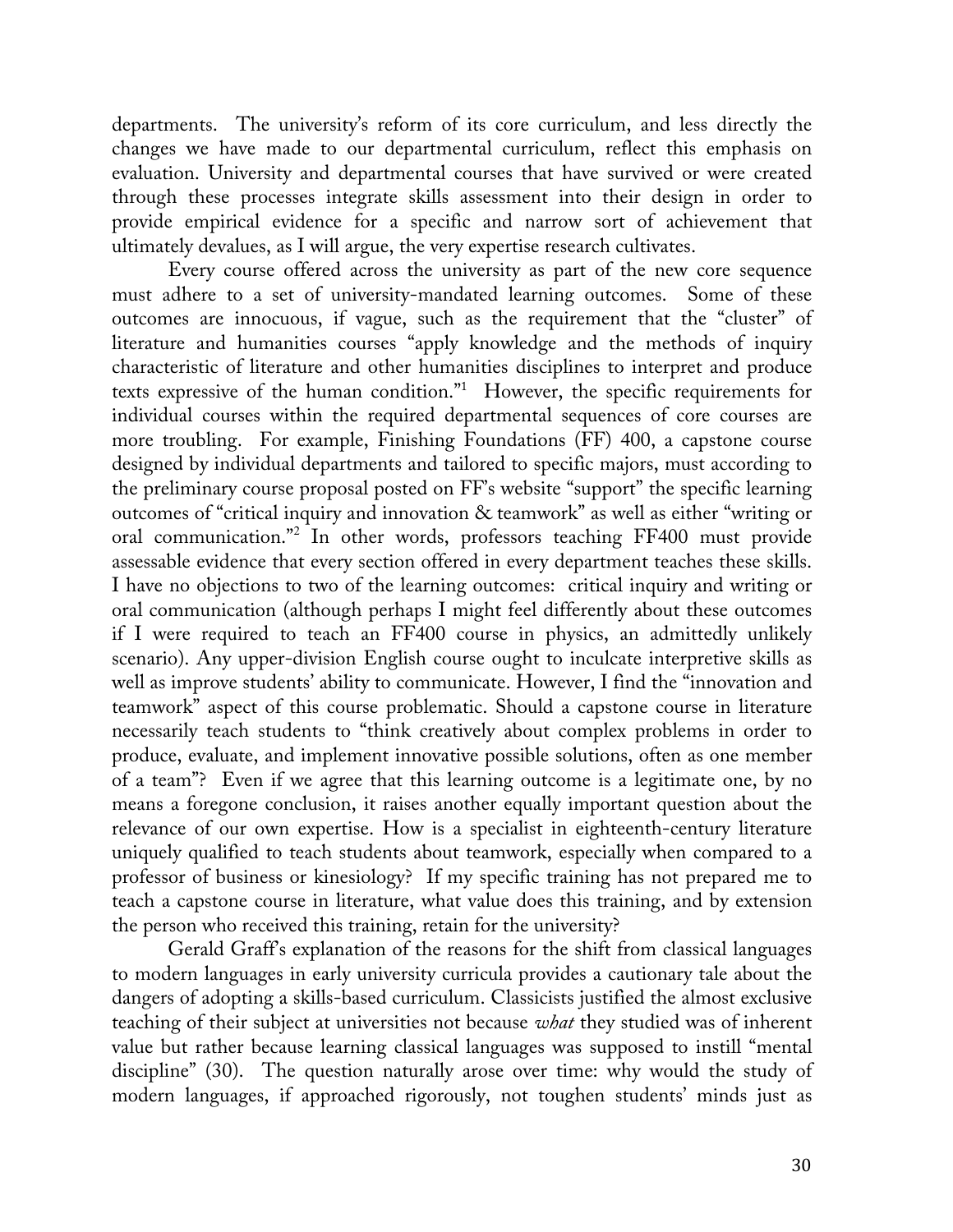effectively as the study of classical languages? Consequently, the seemingly unbreakable stranglehold of classical languages over university curricula loosened rapidly. Graff's example demonstrates the hazards for professors of specific types of literature, such as eighteenth-century literature, of emphasizing the value of the skills we incidentally teach over the subject we actually teach. After all, other subject areas may inculcate particular skills equally well, or in some cases even better. In our field, this is one of the primary threats of moving to a skills-based curriculum.

Not only do learning outcomes such as "teamwork" potentially devalue and thus endanger our specialties, but they also assume that professors in our field possess skills that are inimical to academic training itself. The sort of research productivity coveted by the university is, in the Humanities at least, dependent upon individual achievement rather than teamwork. The very term, *original research*, which we use to designate a valuable contribution to a particular field, explicitly defines innovation as a form of self-sufficiency. Succeeding in academics requires that professors of the Humanities spend at least as much (and usually more) of our time in the company of books than people. Anyone who actually enjoys or values teamwork—the sort of person, presumably, who ought to teach this skill to others—is likely to choose a profession that requires and rewards it.

Turning to the departmental level, where changes in curriculum have the most direct impact on the teaching of eighteenth-century literature, the same relentless focus on evaluation evident in the new core sequence compelled the English Department to emphasize assessable skills when revising our course offerings. I will delay my explanation of the specific changes we made to the literature curriculum until the next section, noting here only the ways in which larger institutional forces shaped the process itself. One of our primary goals in undertaking this curriculum overhaul was to achieve "curriculum alignment," a term used primarily in reference to elementary- and secondary-education. David Squires, who published an entire book on the subject (descriptively if somewhat unimaginatively entitled *Curriculum Alignment*), defines this process as ensuring the "curriculum and the standards match" (5). The standards to which he refers are numerous national and local assessments, the criteria by which schools and school districts are themselves evaluated. In other words, *curriculum alignment* means teaching to the test. The question of what test one ought to teach to is a vexed one for those who design K-12 curriculum, since there are so many. For the opposite reason — there are no national tests that assess the knowledge or skills acquired in upper-division university literature courses — it was equally difficult to determine to what exactly we were supposed to align our departmental curriculum. In lieu of a test or set of tests to teach to, we focused, as does the new core curriculum, on skills-based learning outcomes.

## **The Nuts and Bolts of Curricular Change: How Types and Sequences of Courses Affect the Teaching of Eighteenth-Century Literature**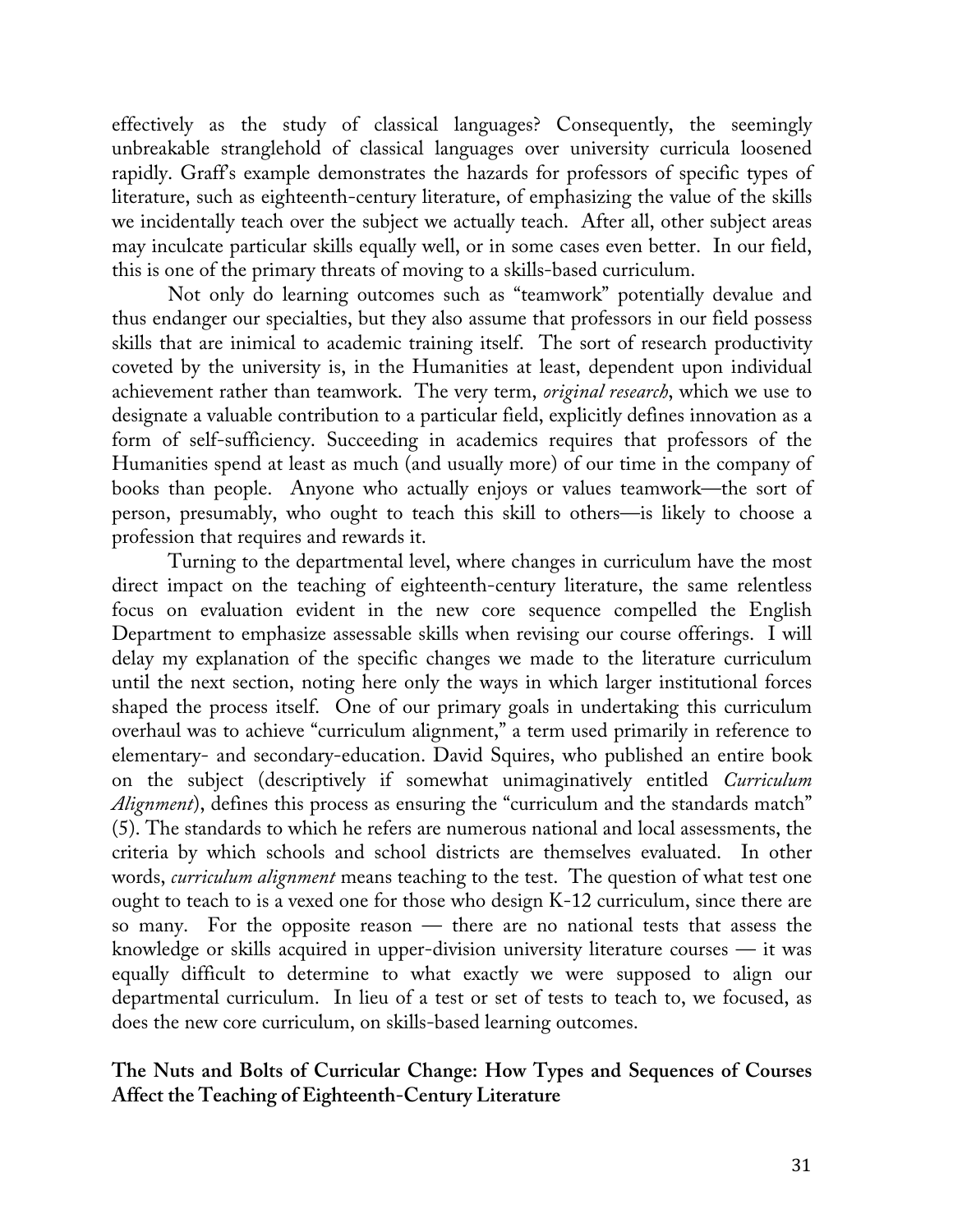The revisions to our literature emphasis (our version of an English literature major) were driven by more than just curriculum alignment. We were encouraged by central administration to decrease by the equivalent of about one course the number of credits we required for graduation. For a combination of reasons both pragmatic and pedagogical, our Literature Director (who assigns and schedules literature courses in our department) also sought to cut the number of courses we offered and to make the remaining ones more general in subject matter. Thus, we would be less dependent on individual faculty members to teach particular courses. Additionally, limiting our offerings to general courses was supposed to act as a centripetal force, counteracting the centrifugal tendency of the idiosyncratic interests of individual faculty members to determine what subjects were covered. We were also supposed to design a curriculum that would emphasize students' intellectual progression over time, rather than allowing them to select courses based exclusively on schedule preferences or their partiality for a specific professor or subject area.

There are numerous ways to design a literature curriculum, some of them more commonplace than others. Courses can be conceived of as historical and period-based surveys, or organized according to themes, genres, or major authors. Period courses are the most familiar means of organizing undergraduate offerings in literature. As Kim Michasiw observes, literary periods are to some degree themselves a "construction" and therefore "by no means" an "inevitable" way to parse out a literature curriculum. Graff has also, for different reasons, critiqued what he calls the "field-coverage model of departmental organization" reflected in period courses  $(6)$ .<sup>3</sup> Despite their legitimate criticisms of this model, periodicity remains a convenient and logical way to structure courses because it aligns with graduate training and faculty hiring practices. Courses are also typically sequenced so that students build skills and knowledge as they advance toward their degrees. As Robert Moore observes, the curriculum in English has "traditionally been broken up into units that tend to get smaller, more narrow, with the subject matter more specialized, at each succeeding level" (423).<sup>4</sup> Our department radically revised both our course offerings and our course sequencing, as well as changed the graduation requirements for our literature emphasis. All of these changes impacted the teaching of eighteenth-century British literature.

Our previous curriculum concentrated the course offerings at the 300 level, with most courses focusing on a genre or set of genres during a specific period, and a few focusing exclusively on one major author. Our 300-level British literature courses consisted of the following: four courses in Medieval literature, including a singleauthor course in Chaucer; four courses in Renaissance literature, including two specifically devoted to Shakespeare; two courses focusing on seventeenth-century literature, one of them a single author course focusing on Milton; three courses in Restoration and eighteenth-century literature; one course in Romanticism; three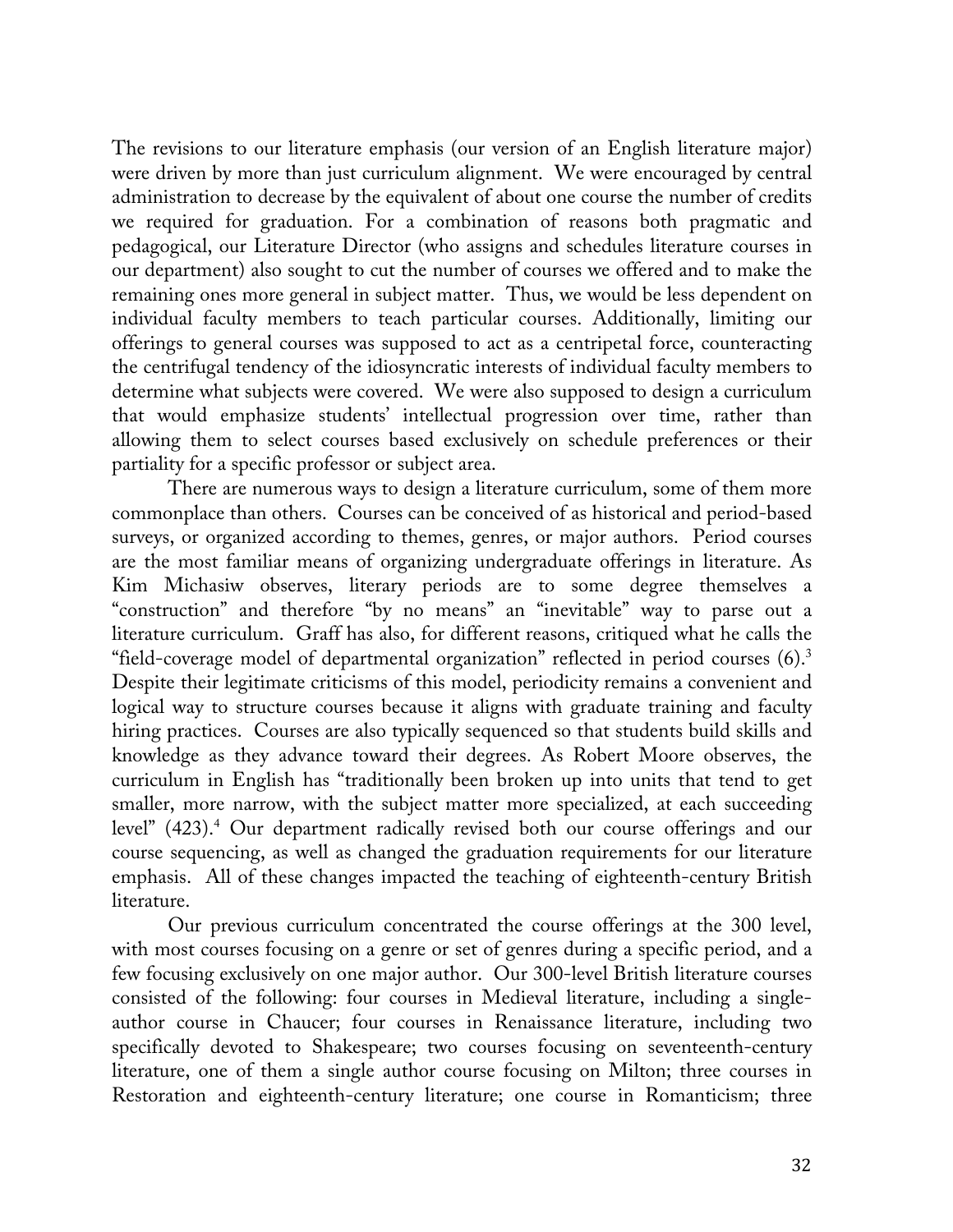courses in Victorian literature; and two courses in modern literature. We also offered seven courses in various types and periods of American literature, two period-based courses on "Continental literature" in translation, and two courses in transatlantic poetry. This curriculum, with its emphasis on British rather than American literature (nineteen different courses in British literature, and only seven in American literature), its preference for poetry and drama over fiction, and its allocation of several courses to canonical male authors reflects what Moore describes as "Arnoldian humanism," or the attitude that particular "authors, genres, and movements" were "deemed expressive" of the "humanistic tradition" it was an English Department's calling to teach (423). While this assumption about our mission and the means of achieving it seems outmoded, there is no question that it facilitated the extensive teaching of pre-twentieth-century British literature. The old curriculum was an embarrassment of riches for British faculty. Students were required to take twentyfour upper-division English credits (eight three-credit courses), any number of which could be at the 300 level, with at least twelve of these credits (four courses) being in pre-twentieth century literature.

The new curriculum looks very different, with fewer and more general courses offered at the 300 level and minimal requirements for literature emphasis majors to take those that remain. We now offer the following courses in British literature: two courses in Medieval literature, including one focusing on Chaucer; two courses in Renaissance literature, including one course on Shakespeare; a course in Milton; one course in Eighteenth-Century literature; one course in Romantic literature; one course in Victorian literature; and one course in Modern literature. American literature offerings have been reduced to five courses. The primary way we achieved such a dramatic reduction in the number of 300-level courses was to eliminate all courses focusing on specific genres as they developed over a particular period, collapsing all such courses into individual courses bearing generic titles such as "Renaissance Literature" and "Victorian Literature."

The particular configuration of the Restoration and Eighteenth-Century courses will be of particular interest to readers of this journal. The three courses we originally offered in these periods were divided as follows: Restoration and Eighteenth-Century Poetry and Prose; Eighteenth-Century Novel; and British Drama: The Restoration through the Decadent Movement. (Though the course title of the drama class suggested the readings would extend across periods, it usually focused almost exclusively on Restoration plays.) These three courses have been collapsed into a single course called "Eighteenth-Century Literature." My teaching schedule will necessarily change to reflect these alterations. While I used to teach "Eighteenth-Century Novel" every fall, and "Eighteenth-Century Poetry and Prose" most spring semesters, now I will probably teach one section of "Eighteenth-Century Literature" per academic year: a net loss of half the opportunities I have to introduce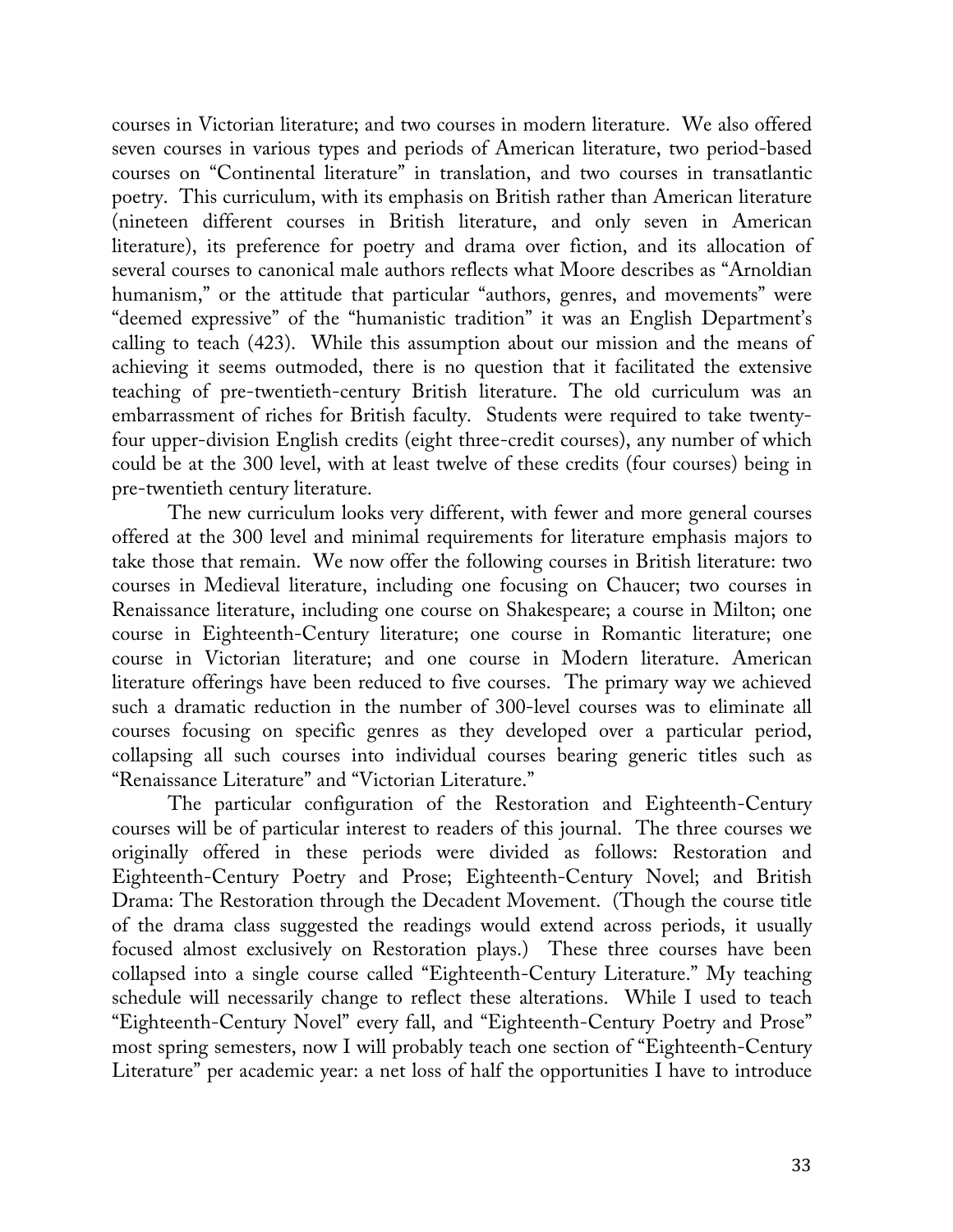students to my period. The Restoration drama course, which had been staffed by a professor who recently retired, will disappear as well.

To compensate for the loss of emphasis on genre in the period-based courses, our department created four 300-level genre courses titled "Studies in Fiction," "Studies in Poetry," "Studies in Nonfiction," and "Studies in Drama." We also devised new thematic 300-level courses such as "Ethnic Literature," "Film and Literature," "Literature and the Environment," "Postcolonial Literature," and "Women Writers" (which used to be a 400-level course). Students using any catalog from 2011 onward will be required to take only nine credits (three courses) of 300 level courses. We also eliminated the requirement that any of these courses be in earlier periods. None of these courses may be repeated. The consequence of this last component of the new curriculum is perhaps the most prohibitive to my ability to cultivate students' interest in the eighteenth century over time because students can only take, for example, one section of "Studies in Fiction." If they take this course from our Modernist, they will likely study Virginia Woolf, whereas if they take it from me, they will likely study Samuel Richardson. Never mind that Woolf was deeply indebted to Richardson and that taking two sections of this course might demonstrate the way a genre develops over time. Neither are period courses able to be repeated. Students may only take the designated eighteenth-century course once. Of course, students can take 300- and 400-level thematic courses from the same professor. I intend to exploit this "loophole," however dependent on the whims of scheduling during any given year, to continue in some manner teaching the eighteenth century across our curriculum.

To compensate for the fewer elective 300-level courses students now take, we have added requirements for specific courses at the 200-, 300-, and 400-level. For example, literature emphasis majors will now have to take all four of the 200-level literature historical survey courses (two in American literature and two in British literature) rather than just the British surveys. A requirement that students take a 300-level "Literary Criticism and Theory" course will remain, to which we have added a requirement that they also take a 300-level "Argument" course focusing primarily on persuasive writing and taught exclusively by Rhetoric and Composition faculty. Additionally, after satisfactorily completing all the aforementioned requirements, literature emphasis students will need to take six credits (two courses) of a small 400 level seminar-style course, "Topics in Literature." This course will resemble a graduate seminar, with topics varying semester to semester according to professors' interests. I will probably teach this class once about every three years.

In order to comply with new expectations about assessment, each of our courses will now have an accompanying set of learning objectives: some courses will have individual objectives, while others will share a set of objectives with a number of other courses. Sharing learning objectives has the effect, if not the explicit intent, of homogenizing courses. For example, all 300-level elective courses will share the same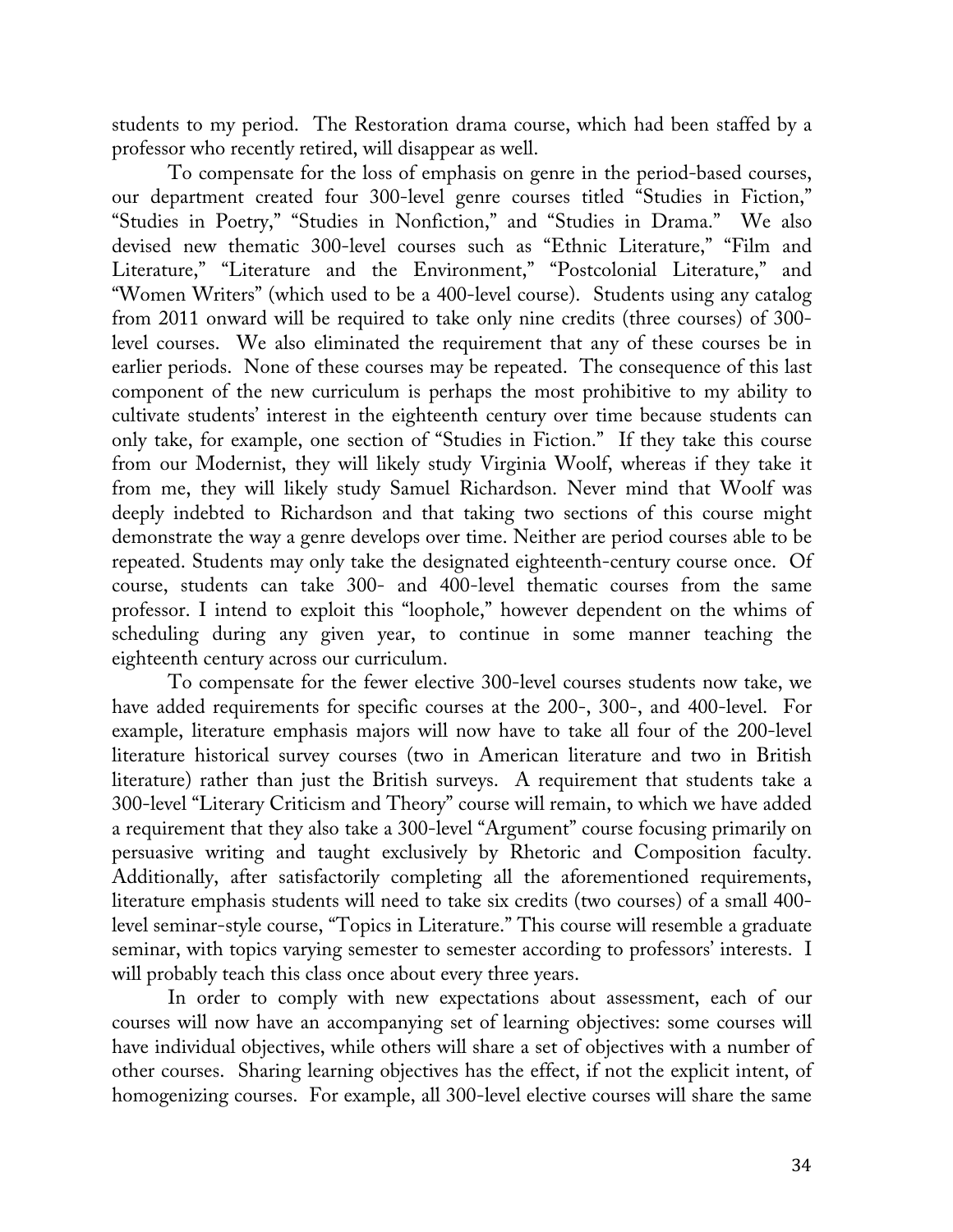learning objectives, meaning that they will in practical terms need to require the same sorts of assignments. While it is true that most 300-level courses require certain types of assignments— research papers, group presentations, and close readings of important passages immediately come to mind — it stifles the sort of innovation the new curriculum is supposed to reward (remember the "innovation" learning objective?) to make these formulaic assignments an immutable feature of every section of each 300-level elective course. The same situation applies to other sets of courses that share learning objectives, such as the 200-level historical surveys and the 400 level "Selected Topics in Literature" courses.

While it is disturbing that many subject areas such as the eighteenth century will in obvious ways lose coverage under the new curriculum, it is in some ways much worse, because more insidious, that the curriculum itself renders invisible the possible omission of other equally significant literary movements. One example of this phenomenon is the Victorian novel. Our specialist in this area just retired and was replaced by a Romanticist whose teaching and research interests center on poetry. When she teaches the "Victorian Literature" course, she will almost certainly choose to teach predominantly, if not exclusively, poetry. She probably will not apply to teach a "Studies in Fiction" course because she is not especially interested in fiction, or if she does so she is more likely to teach *Frankenstein* than *David Copperfield*. I could remedy the situation by teaching a section of "Studies in Fiction" focused on Victorian novels, but only at the expense of teaching my own specialty, the eighteenth-century novel. Since I might only get to teach this course once every few years, I will probably have to choose between the soothingly familiar pleasure of teaching *Moll Flanders* and *Tom Jones*, and the newly assumed responsibility to preserve *Middlemarch* and *The Way We Live Now.* While this is a delightful sort of problem to have, it is disturbing to realize that whatever decision I make may well determine the only fiction students will be exposed to as undergraduates. At least I am aware of the endangered status of Victorian novels in our program and will work to prevent their extinction; whole other fields, such as seventeenth-century literature, will likely disappear entirely from our curricular landscape without even a whimper, much less a bang.

## **But Will You Love Me Tomorrow? Curriculum and the Future of Eighteenth-Century Studies**

As long as there are tenured and tenure-track professors of eighteenth-century British literature, eighteenth-century British literature will continue in some fashion to be taught in English Departments, regardless of changes in the curriculum. However, since changes in the curriculum can render experts in the eighteenth century unnecessary by minimizing or eliminating coverage of the field, we cannot allow curricular change without seeing the process for what it is: an investment in our longterm survival. That many of us are skeptical about the future of our field is obvious to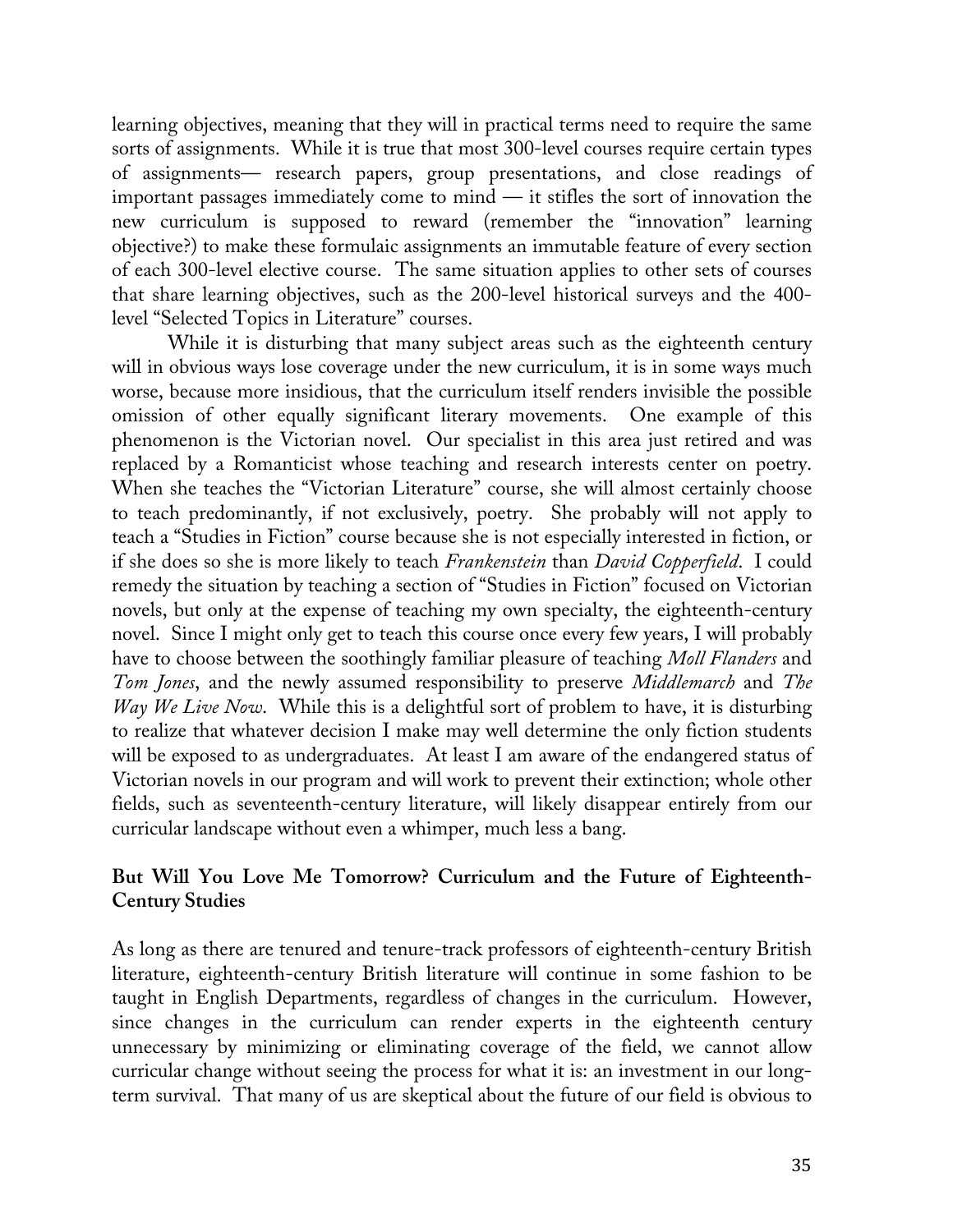me from the sorts of discussions I have had at the last few annual American Society for Eighteenth-Century Studies conferences I have attended. Most of my friends are at the same stage of their careers as I am: recently tenured and breathing years-long sighs of relief while they emerge from their research bunkers to look about them. What they collectively see is best described metaphorically. They view their own success much like Indiana Jones reaching back into a collapsing cavern to retrieve his hat. Though we are immensely relieved that we are now ensured long and rewarding professional lives teaching and researching the eighteenth century, most of us believe the same opportunities will not be around for aspiring versions of ourselves in ten years. State support for public universities is rapidly dwindling, and the private grants and gifts that take up the slack in science and business programs are not available to us. Although none of us (at least no one I know) is making a great deal of money at our vocation, we are still by the university's standards a luxury rather than a necessity. If we take seriously the oft-repeated mantra that universities ought to be run "like businesses," we appear to be a vestigial sort of expense account that ought to go the way of martini lunches and smoking in boardrooms.

This pervasive sense of our own vulnerability convinces us we must frenetically try to "sell" our field to students. Our own fears magnify and ultimately distort the perceived indifference of students so that it takes on monstrous forms. We come to believe, even, that students metonymically stand in for the most threatening aspects of the world they grew up in: distractibility, hunger for novelty, and the conflation of *value* and *profitability*. This anxiety is apparent in most articles focusing on the eighteenth-century curriculum. Tom Mason and Phillip Smallwood, for example, presuppose their readers will agree that "persuading prospective students that there might be any interesting writing" published in the eighteenth century is a "perennial pedagogic problem" (192).

One popular approach to "selling" the period is to emphasize its similarities to our own. Jan Gorak, for instance, claims that the eighteenth-century's "aspirations and difficulties . . . parallel our own in so many ways" that understanding eighteenthcentury literature and culture may "supply some useful hints in helping us to talk purposefully about our own" time (198). Despite its appeal, there are several problems with this approach, the most obvious of which being that every period can make some sort of plausible claim to resembling the twenty-first century. Professors of twentiethand twenty-first century literature will inevitably stake the most convincing claim for this brand of relevance. In any case, it is a misguided use of our intellectual energy to expend it trying to argue that Defoe has more to say about living in the world today than Shakespeare or Joyce does. Rather, we should concede and take pleasure in the fact that literature of every sort from every period is relevant in different ways to students' lives. It is also reassuring to realize that our apprehensions about students' perceived resistance to our period is nothing new. For example, "roughly half" of the faculty respondents to a questionnaire about eighteenth-century curriculum "were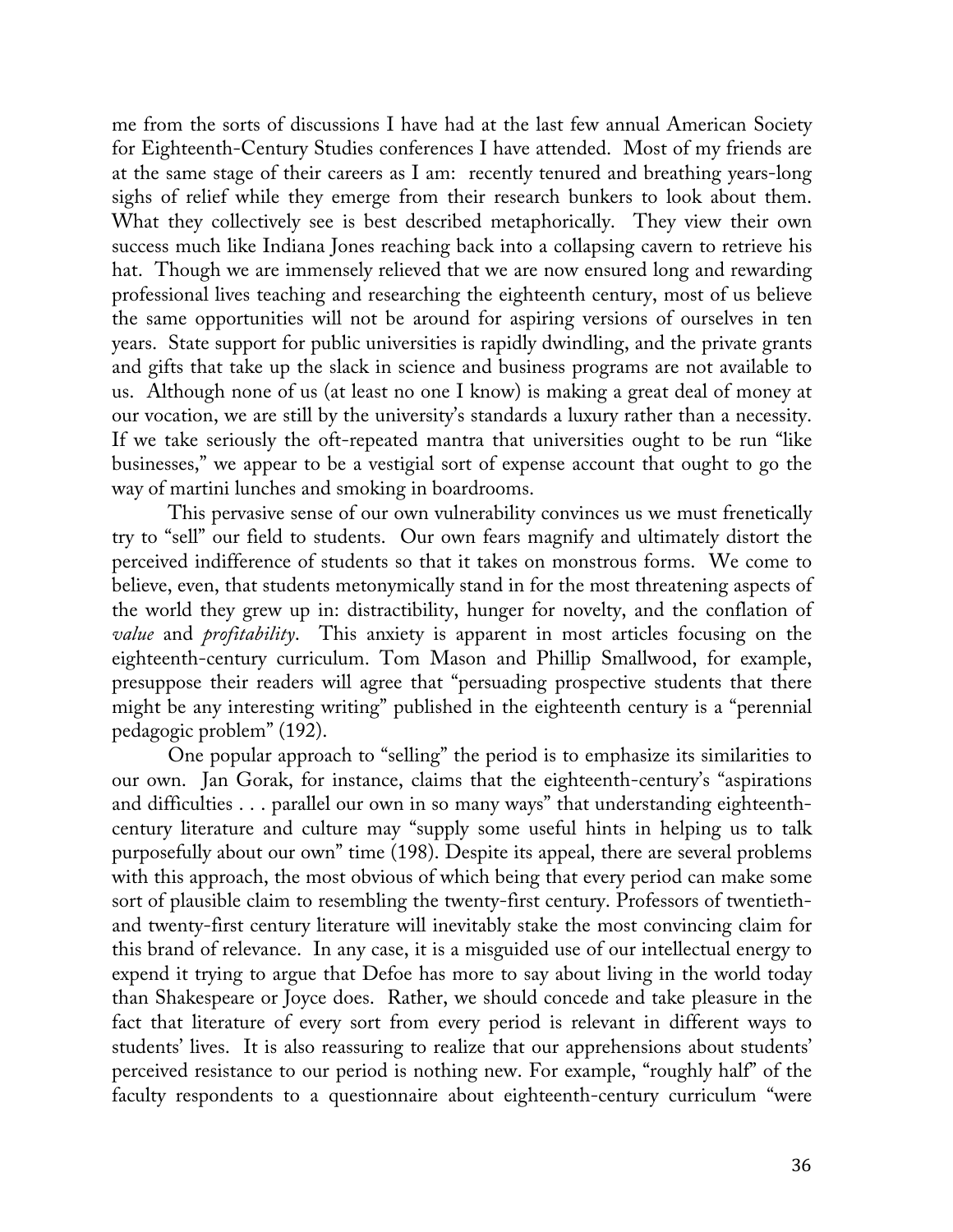concerned about the falling off of interest in eighteenth-century literature" and decried the "pronounced shift of the students' interest to contemporary literature and the scorn they have for anything written before 1900" (Boys 403). The results of this study were published in 1956.

Although there are many productive ways to emphasize the cultural, economic, and literary connections between the eighteenth century and the twenty-first century, I have found that what excites students most about our period is actually its wonderful bizarreness. Bill Overton and Elaine Hobby found that one of the things professors of seventeenth-century literature like best about teaching their period is that before enrolling in their courses, "most . . . students have *no* view of any kind" about the period itself (267). This observation is arguably even more pertinent to eighteenthcentury courses, since while some high school students at least study Milton or Donne, hardly any of them read Swift or Pope. We have the singular privilege, and all its attendant responsibilities, of introducing our students to a period about which they know virtually nothing. This was true for me when I first encountered *Pamela* in a course called "The Novel and Mimesis" during my junior year at Reed College. The sheer weirdness of Richardson's clumsy didacticism was fascinating. The world depicted in *Pamela* was so foreign and intriguing, I predicted that no matter how long I spent studying it, "Hills," Pope's familiar metaphor for intellectual challenges in *An Essay on Criticism*, would still continue to "peep o'er Hills, and Alps on Alps Arise." This has proved true so far. I have improved my understanding of the period a great deal since my first naïve attempt in that course to culturally decode Richardson in an essay entitled "Pamela: or Hymen Rewarded." The reasons I selected his novel to write about then, however, are the same reasons I continue to teach and research eighteenth-century literature now: not in order to cultivate a particular skill set or help me understand my own world, but rather because it is a limitless source of the strange and surprising.

If future students are to similarly light upon the curiosities and wonders of our period, we must become unapologetic advocates for eighteenth-century courses of all types at all levels. Assessment is probably here to stay, and it will undoubtedly circumscribe to some degree how we teach. However, we must resist as much as possible its encroachment on decisions about *what* we teach. We must articulate our collective dedication to our field as a subject of interest in and of itself, not as a means to better prepare businesspeople or lawyers for their careers. We must be wary of the curricular claim jumping that happens when you replace period courses with thematic courses. Thematic courses may be taught in any subject area, and therefore belong to none of them. If we willingly make departmental curriculum a sort of "commons" where any course may be taught by anyone, we render our specialty, and thus ourselves, unnecessary. If the eighteenth century is central to your department's curriculum, students will come. The rest is up to you. However, the contrary is also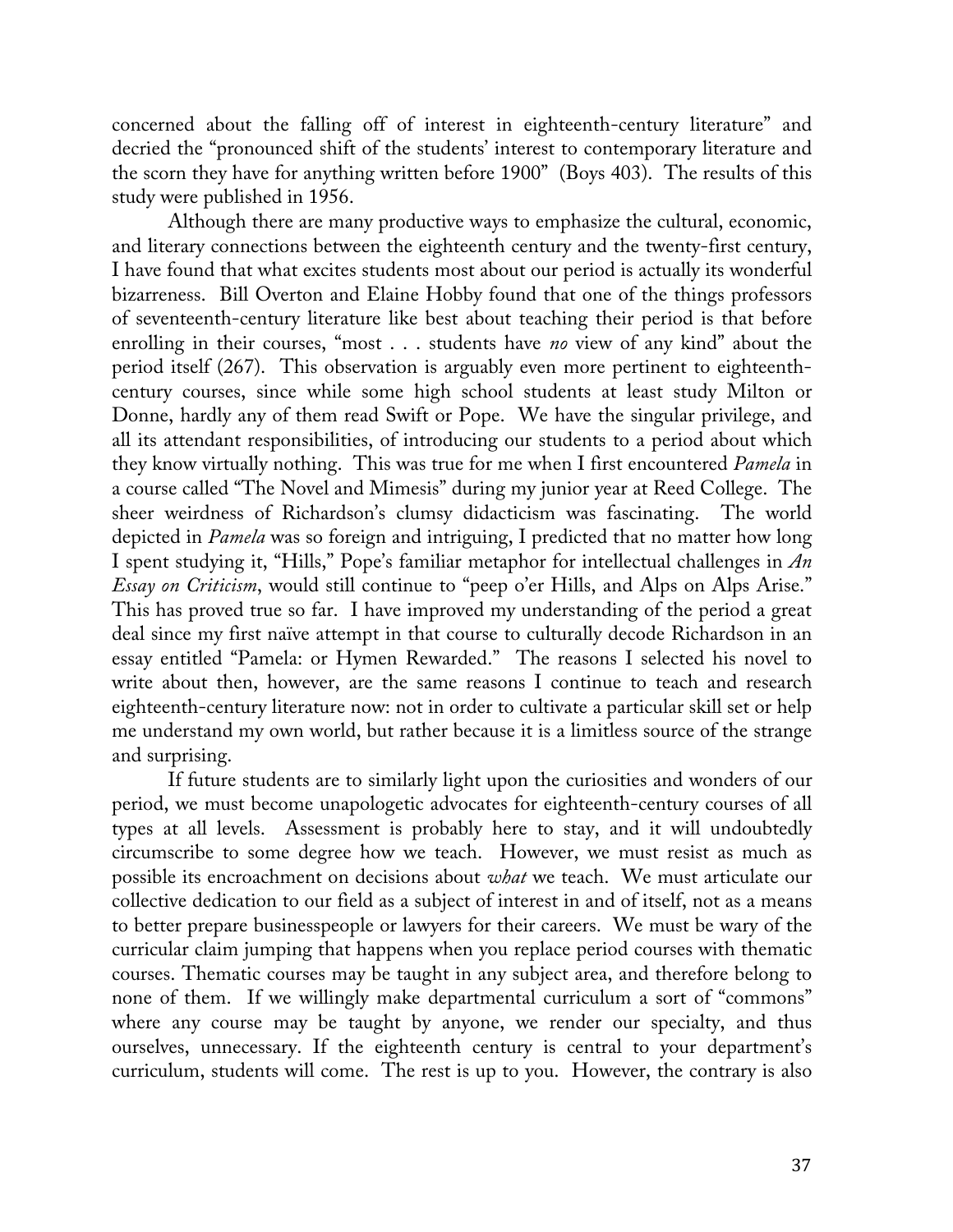true; if you remove eighteenth-century courses from the curriculum, students cannot come, and the future of our field is effectively out of our hands.

Boise State University

!!!!!!!!!!!!!!!!!!!!!!!!!!!!!!!!!!!!!!!!!!!!!!!!!!!!!!!

## **NOTES**

- <sup>1</sup> The current version of these learning outcomes is posted on the website for our new core curriculum: http://academics.boisestate.edu/undergraduate/foundations-program-2/university-learning-outcomes/.
- <sup>2</sup> The current version of the learning outcomes for specific courses is posted on the following website: http://academics.boisestate.edu/undergraduate/foundations-program-2/foundations-courses/.
- <sup>3</sup> Graff traces the history of the field-coverage model in order to show that organization by literary specialties is by no means inevitable. His larger concern, though, is that the model "evade[s] the issue of its own intellectual coherence" (112).
- <sup>4</sup> Moore does not advocate for this model, which he views as a structural means by which departments perpetuate traditional literary canons. He would prefer a curriculum that fosters towards the subjects it examines a "tense, unstuck, unfixed attitude of surprise" (432).

## **WORKS CITED**

- Boys, Richard. "Curricular Problems in Eighteenth-Century Literature." *College English* 17.7 (1956): 402-403. Print.
- Gorak, Jan. "Reflections on the Eighteenth-Century Canon: Disciplinary Change in the Humanities." *Canons Versus Culture: Reflections on the Current Debate*. Ed. Jan Gorak. New York: Garland, 2001. 191-212. Print.
- Graff, Gerald. *Professing Literature: An Institutional History*. Chicago: The University of Chicago Press, 1987. Print.
- Hobby, Elaine and Bill Overton. "'There is Not Space for Margaret Cavendish and Dryden*':* Higher Education Teaching 1640-1700." *Women's Writing* 1.3 (1994): 257-75. Print.